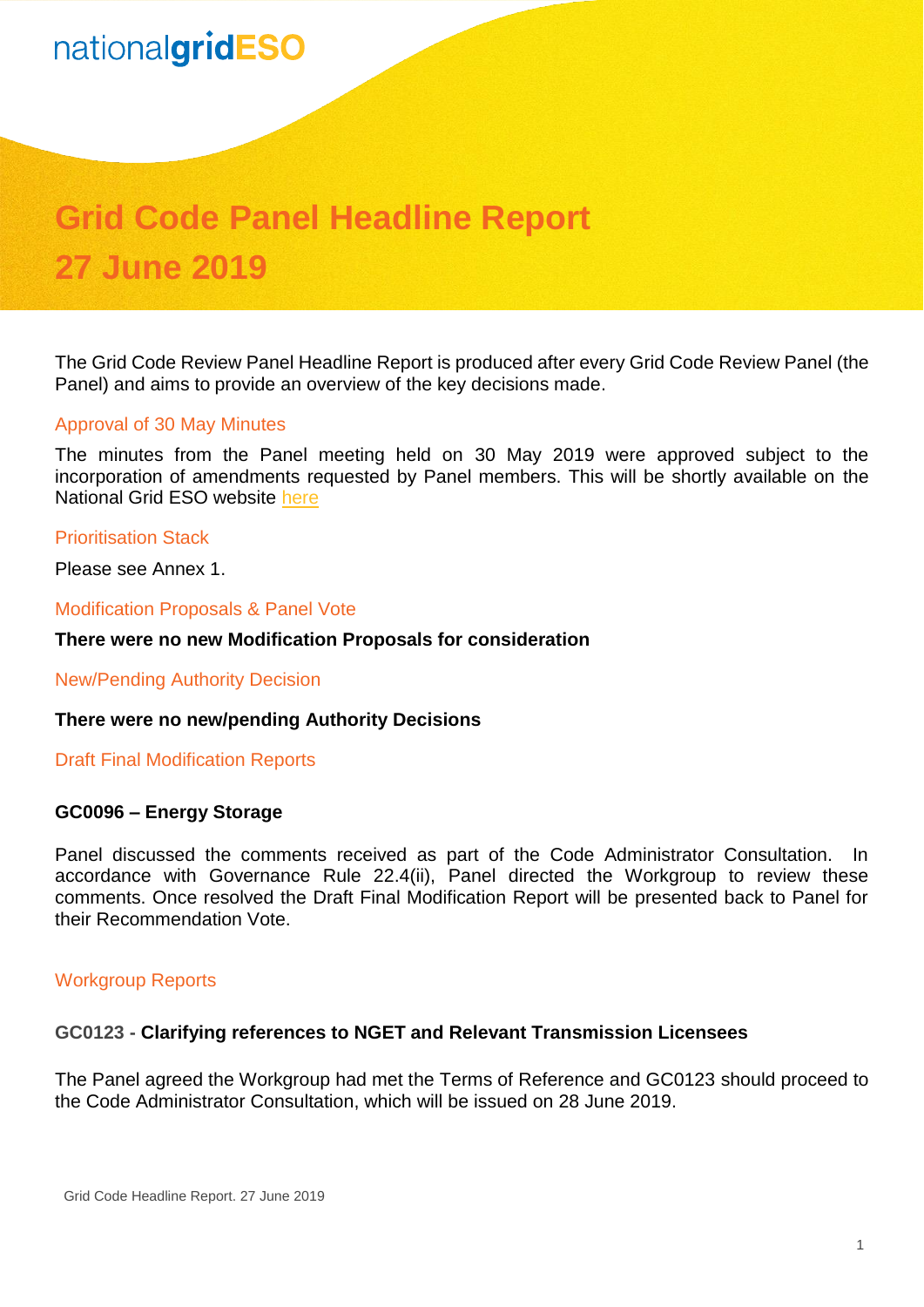

Questions or feedback?

**Code Admin Representative:** Paul Mullen, Code Administrator **Panel Secretary:** Matthew Bent, Code Administrator **Email:** [box.gridcode@nationalgrideso.com](mailto:box.gridcode@nationalgrideso.com)